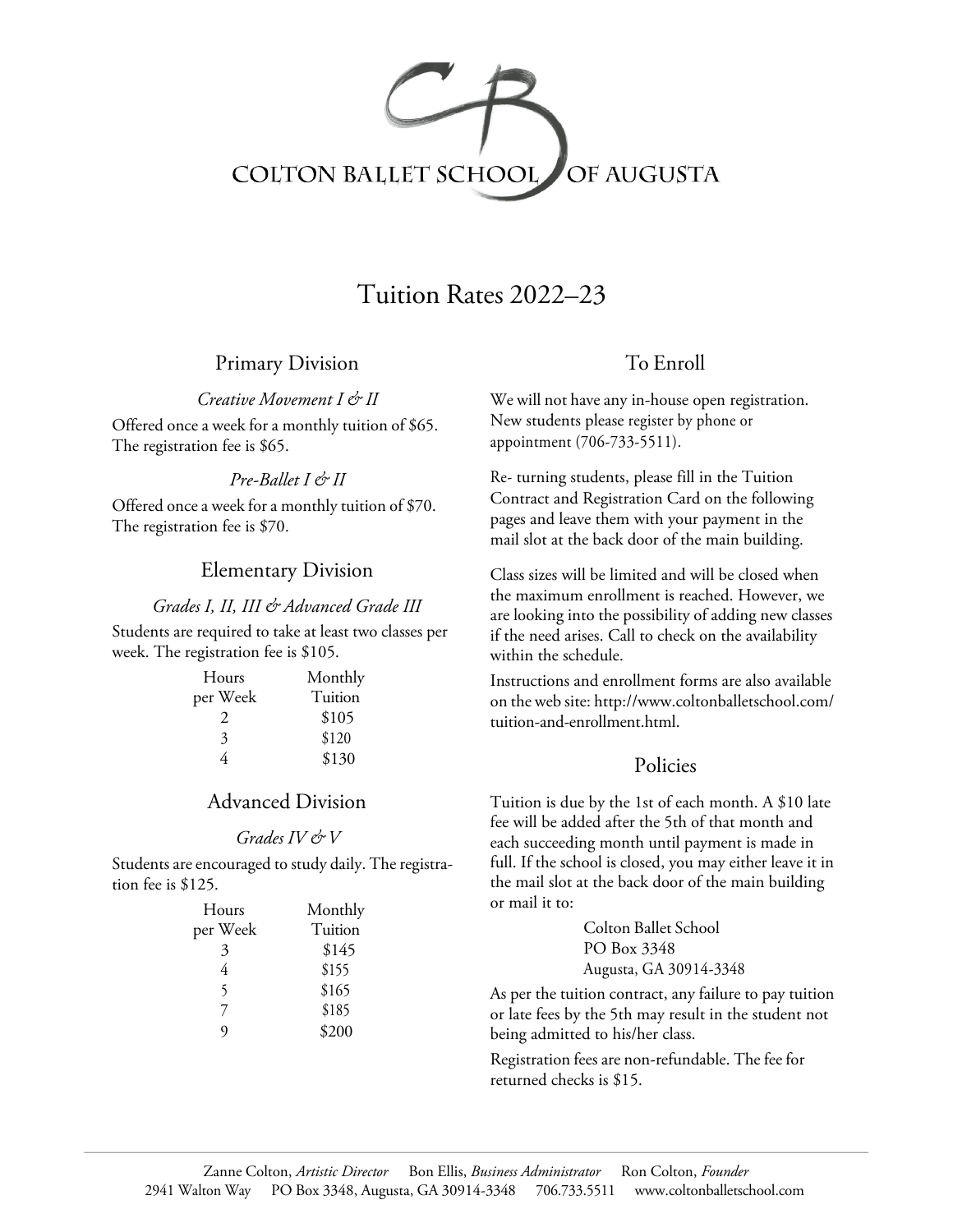

# Tuition Payment Contract 2022–23

This contract serves as a binding agreement between the Colton Ballet School and

(Parent's Name or Your Name if you are an adult student)

for the 2020-2021 season.

I do hereby agree to pay the monthly tuition of \$ on the first of every month. I understand that I may not change in any way the amount of the tuition owed for any given month regardless of the number of classes taken in that month. I understand that any failure to pay said tuition amount before the 5th of each month may result in my child not being admitted to his/her class or Nutcracker rehearsal. If I find that my child is unable to continue classes for any reason, I understand that I must give 1 (one) month's notice in writing to the office and that I am responsible for the next month's tuition as well.

Please describe any medical conditions the school should be aware of:

Please list any regularly-taken medications:

Student's Name

Parent or Guardian Date **Date of Guardian Date of Guardian Date** Date of Guardian Date of Guardian Date of Guardian Date of Guardian Date of Guardian Date of Guardian Date of Guardian Date of Guardian Date of Guardian Date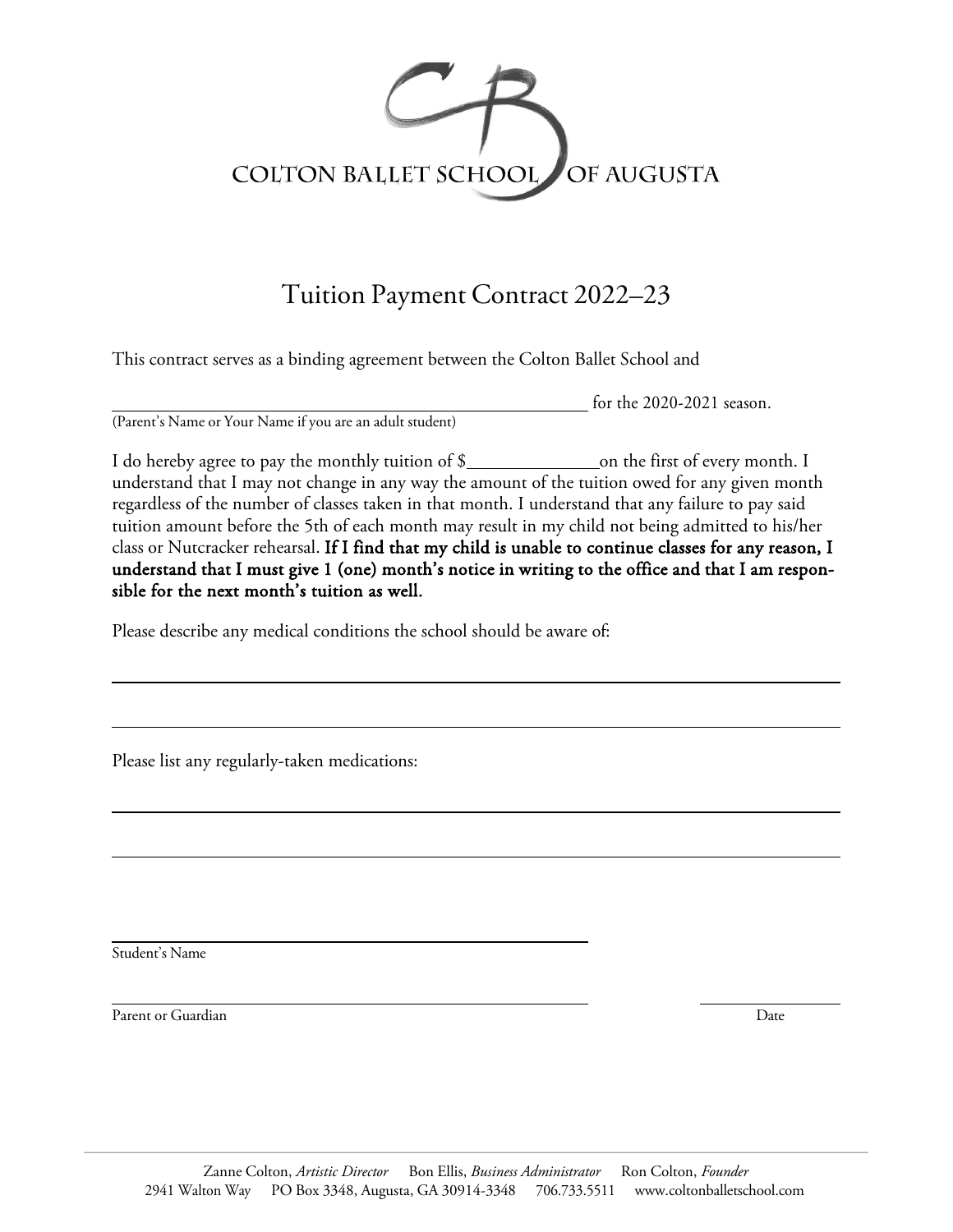

# Colton Ballet School Photo and Video Release Form

At times during the year Colton Ballet School may take photographs or videos of your child's class that may be used in printed or video advertising, publications, social media, and/or videos to be shared with other parents of the class.

By agreeing to allow your child to be photographed or videoed for these purposes, you understand that Colton Ballet School will retain ownership of all photos and videos and no financial compensation will be made to you for their use.

Please initial:

I agree to allow Colton Ballet School to \_\_\_\_\_\_ photograph or \_\_\_\_\_\_ video my child for use in printed or video advertising, publications, social media, and/or videos to be shared with other parents of the class.

I do not agree to allow Colton Ballet School to \_\_\_\_\_ photograph or \_\_\_\_\_ video my child for use in printed or video advertising, publications, social media, and/or videos to be shared with other parents of the class.

| Child's Name                         | Age  | Class |       |      |
|--------------------------------------|------|-------|-------|------|
| Child's Name                         | Age  | Class |       |      |
| Child's Name                         | Age  | Class |       |      |
| Parent's or Guardian's Name(s)       |      | Phone |       |      |
| Address                              | City |       | State | Zip  |
| Parent's or Guardian's Signatures(s) |      |       |       | Date |